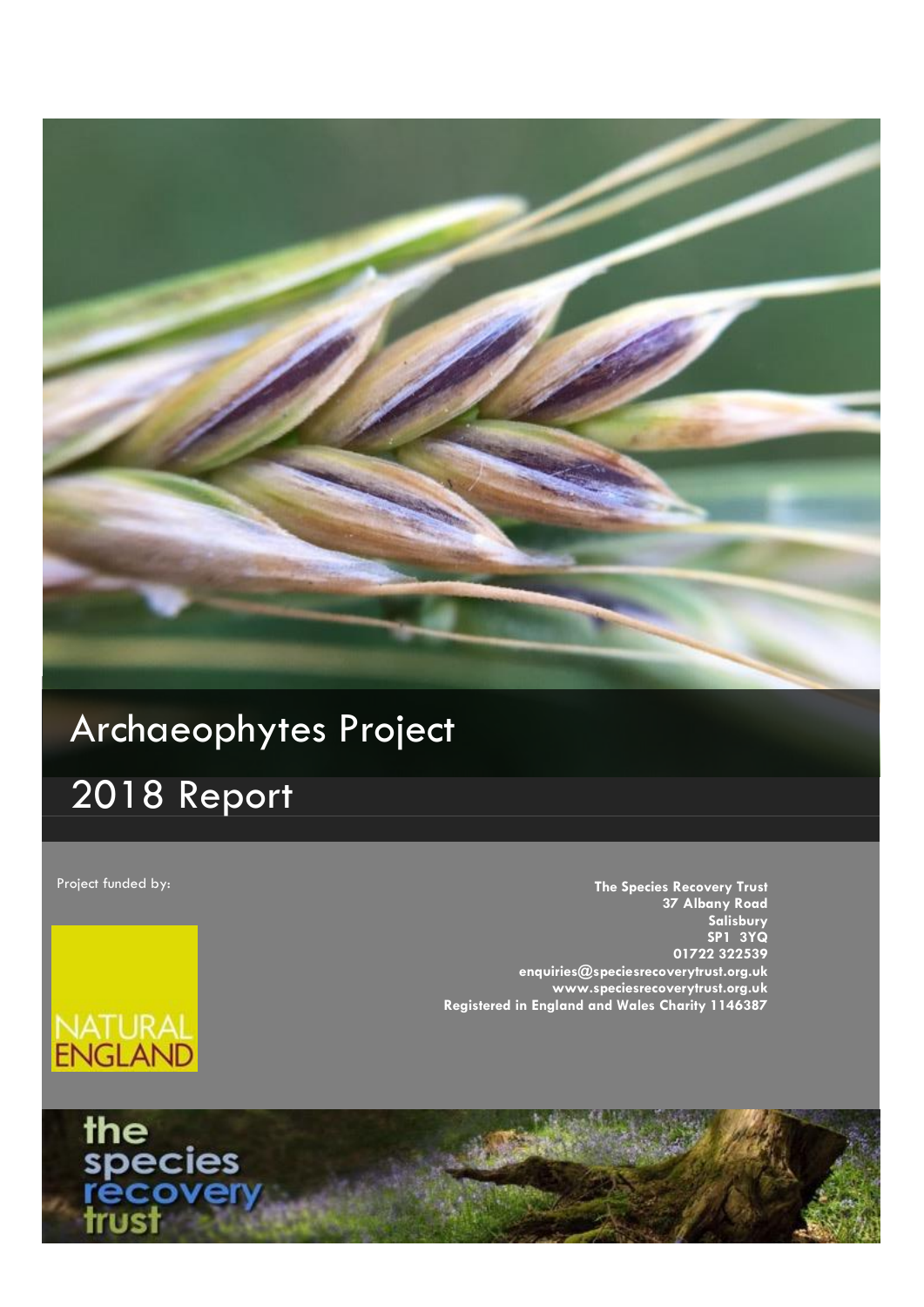| <b>PROGRESS REPORT - 2018</b> | 1                       |
|-------------------------------|-------------------------|
| <b>PROJECT OVERVIEW</b>       | $\overline{\mathbf{3}}$ |
| 2018 SUMMARY                  | 4                       |
| <b>THE SITES</b>              | 5                       |
| <b>WHITTLESFORD</b>           | 5                       |
| <b>BUTSER ANCIENT FARM</b>    | $\overline{7}$          |
| <b>COLLEGE LAKES</b>          | 9                       |
| <b>SALISBURY</b>              | 11                      |
| <b>OTHER SITES</b>            | 14                      |
| <b>PERTWOOD ESTATE</b>        | 14                      |
| <b>LOWER SMITE</b>            | 14                      |
| <b>HENGISTBURY HEAD</b>       | 14                      |
| <b>WANDLEBURY</b>             | 14                      |
| <b>ACKNOWLEDGEMENTS</b>       | <u>15</u>               |
| <b>ABOUT US</b>               | <u>16</u>               |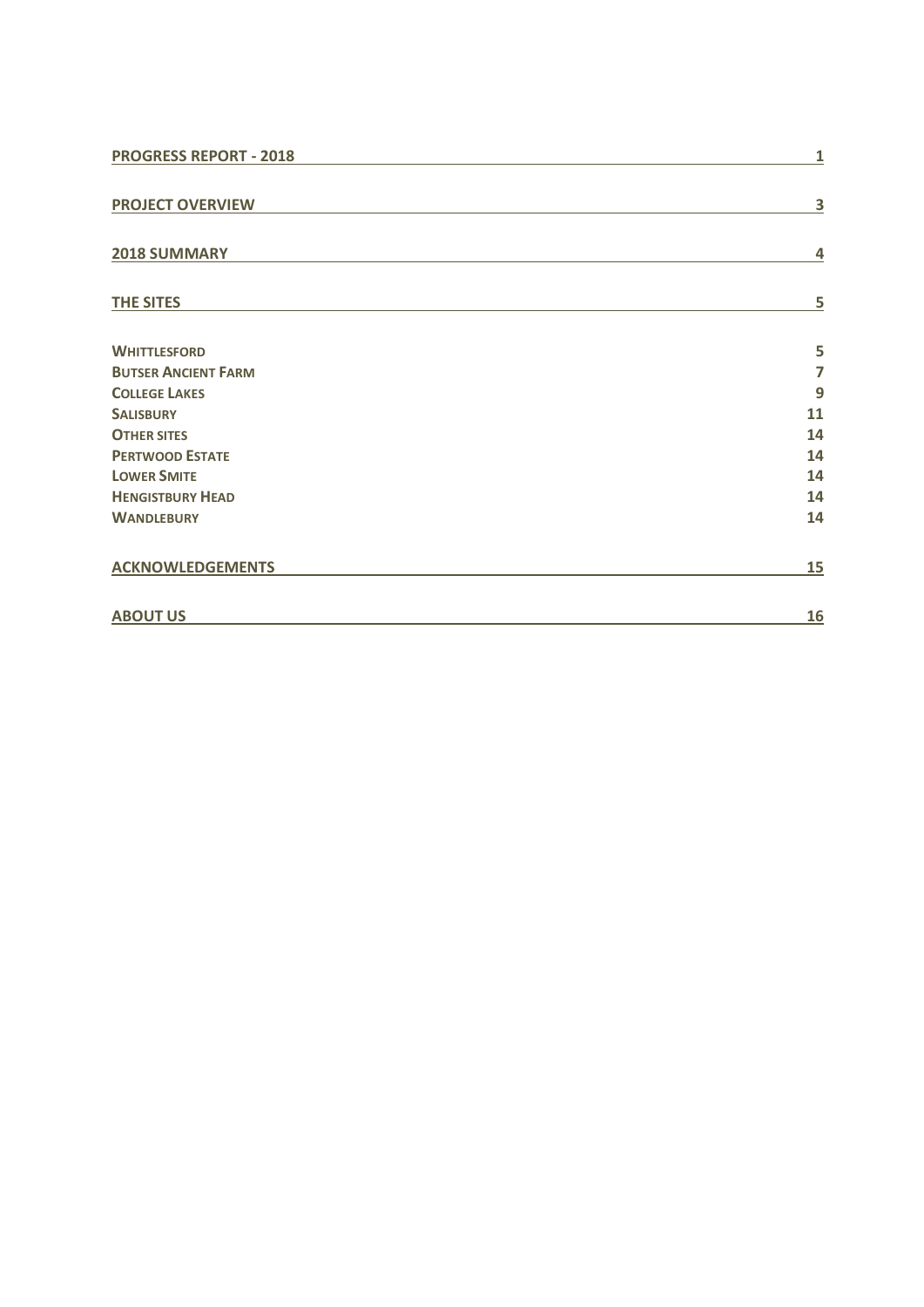## <span id="page-2-0"></span>**Project Overview**

This project aims to re-introduce Darnel (*Lolium temulentum*) and Upright Goosefoot (*Chenopodium urbicum*) back to a range of sites across England. This project so far has obtained seed for both species and bulked it up to usable quantities, researched the growth of plants in different mediums and established populations in nine field sites and two test beds at Kew Gardens and Salisbury.

Work in 2018 focussed on growing the plants in more 'natural' situations, in amongst vegetation assemblages and crops rather than in monoculture beds.

This approach proved successful for Darnel, and at Whittlesford and Butser we were able to observe it growing in amongst crops, as had been observed on Inish Maan during fieldwork in 2017.

Unfortunately, the heatwave of 2018 proved catastrophic for Upright Goosefoot, and we lost it from nearly all the test sites. Some of the sites that had kept plants back were able to re-plant and bring plants up to seeding later on in the year, but the combination of heath and lack of rain proved fatal for most of the plants.

Tests were also carried out on Ergot infection in Darnel and edibility of Goosefoot.



*Figure 1 Location of 2018 project sites*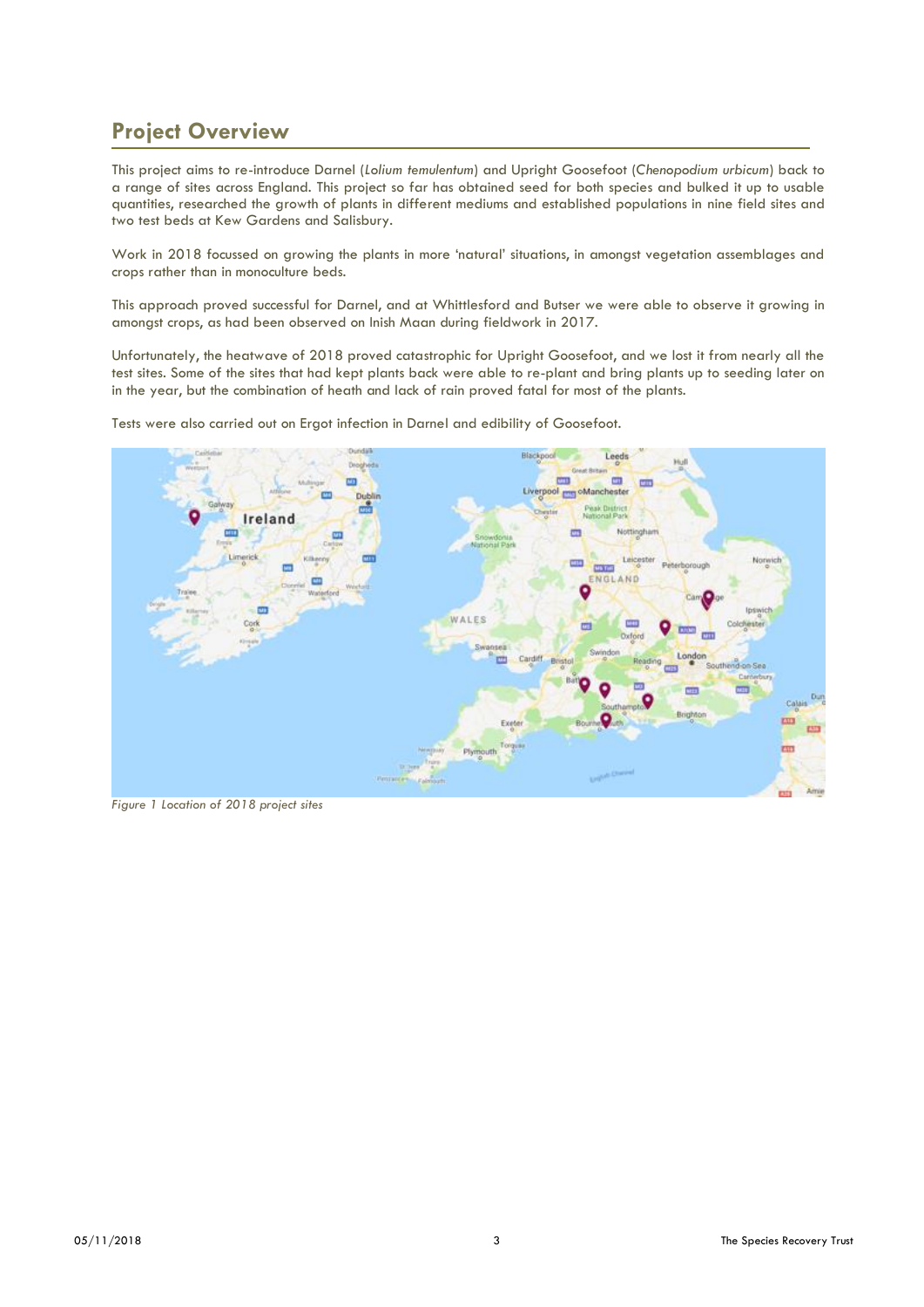## <span id="page-3-0"></span>**2018 Summary**

What we learnt

- Upright Goosefoot appears to have extremely low tolerance to heat/drought conditions
- Darnel can grow both in amongst crops and uncropped field margins, and produces ripe seeds even when the heads are below the height of the sward
- We have still not observed Ergot in Darnel, even when we deliberately attempted to infect it
- Upright Goosefoot is edible and relatively flavoursome, both using seeds and greens. This corroborates earlier findings that it was used as a food plant in the Iron Age

What our next plans are

- Repeat uncropped margin trails at Whittlesford with larger amount of seed
- Repeat in-crop trials at Butser
- Start new in-crop trials at College Lakes
- Re-grow Upright Goosefoot at all sites, following 2018's disastrous results following the heatwave
- Expand project to one more arable trial site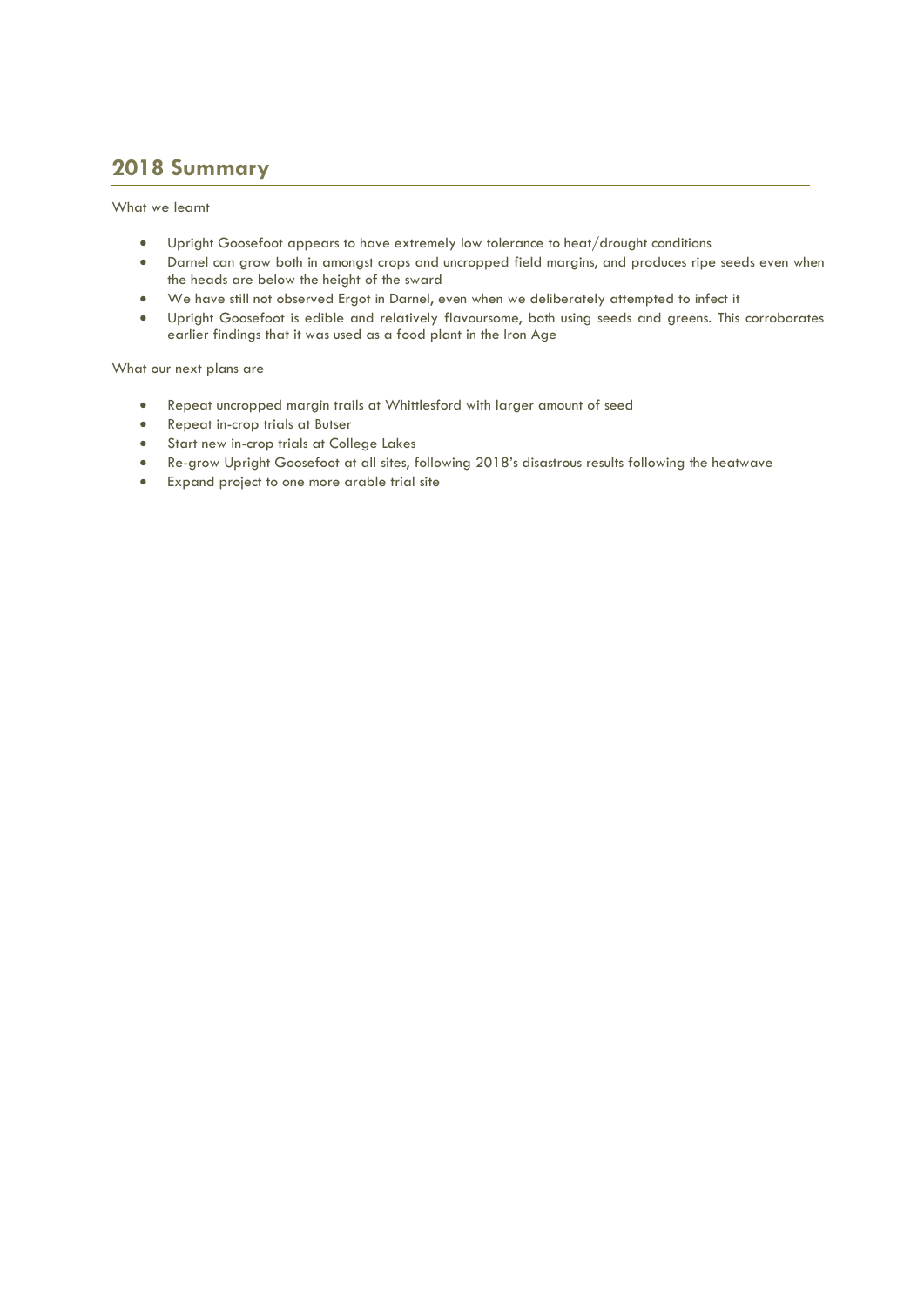## <span id="page-4-0"></span>**The Sites**

### <span id="page-4-1"></span>Whittlesford

Whittlesford is an arable site in Cambridgeshire, run by the acclaimed agro-ecologist Ashley Arbon. Darnel was sown into an arable headland in the Autumn. The purpose of this trail was to observe the success rate of the plants growing in an uncultivated margin, amongst other grasses and arable weeds.

Initial germination was encouraging, but the long cold spring combined with increased rabbit grazing pressure (with fewer green shoots than normal for them to feed on) had an adverse effect on the plants. In the summer nearly all the plants that had survived the spring produced flowering spikes, which were all present during a site visit in July.

The inflorescences of the Darnel appeared to cope well within the sward, although present in overall low numbers.

A small amount of Goosefoot seed was sown on the edge of a manure heap in an environment we believed would favour the plant. Sadly, as with all the Goosefoot sites this year, the plants died in the June heatwave.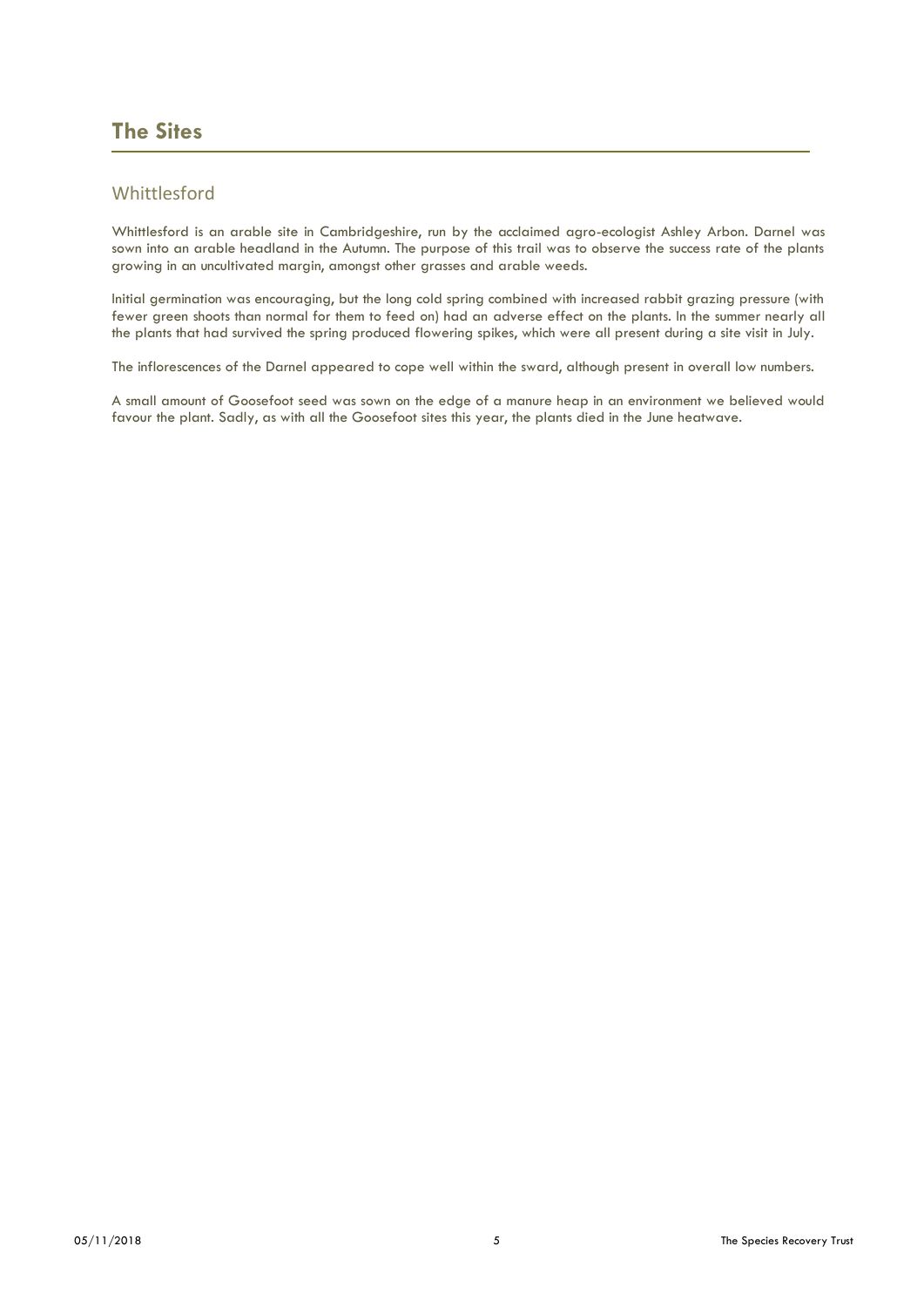#### Whittlesford Images

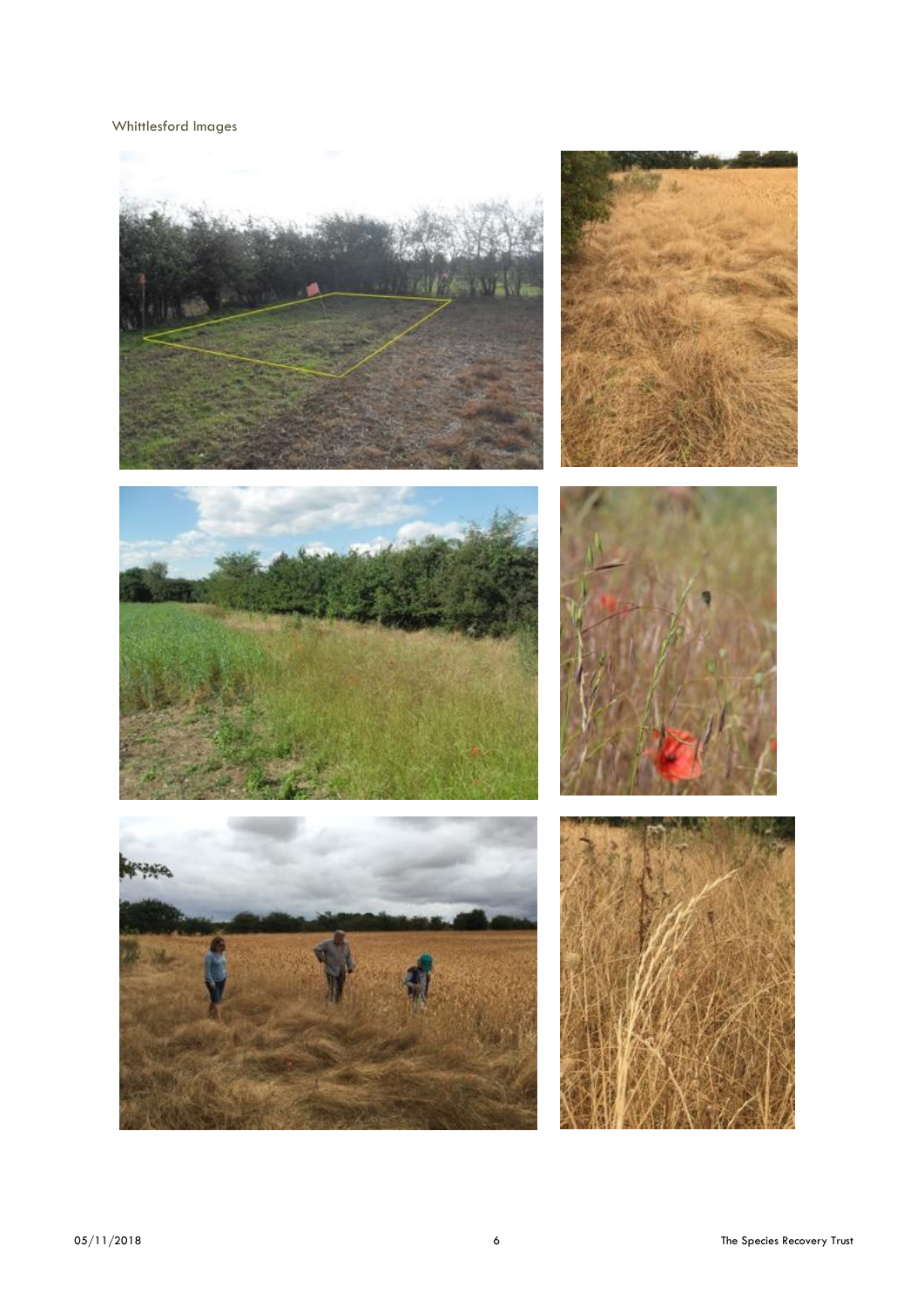### <span id="page-6-0"></span>Butser Ancient Farm

Both Goosefoot and Darnel were sown in the Spring.

The Goosefoot plants were sown in the same bed, which was rotovated to encourage any existing seed to germinate.

Sadly, we lost all the initial batch of plants in the heatwave. A second batch from a reserve stock was planted in late June and these did produce seed, although the plants were small and rather poorly- looking. Discussions were had about daily watering of the plants, but it was felt this was both unsuitable in terms of water use and man hours, and also would give an inaccurate representation of the plant's survival in a natural situation.

Darnel seeds were sown directly into the Emmer wheat crop at the same time as the Spring harvest. On initially visiting we feared no darnel plants had been successful, but upon closer inspection we found several of them in amongst the wheat.

The plan was to harvest Darnel in with the wheat, but by harvest time all the Darnel heads had dropped off (this was similar to what was observed in Salisbury). Whether this is normal or happened as a result of the heatwave is unknown. It would certainly represent a good tactic for an arable 'weed' in order for its seeds to enter the soil before potential removal during seed processing. However, the historical evidence of Darnel seed entering the food chain and being incorporated into bread would suggest the seeds do get harvested.

This needs more observation work in 2019.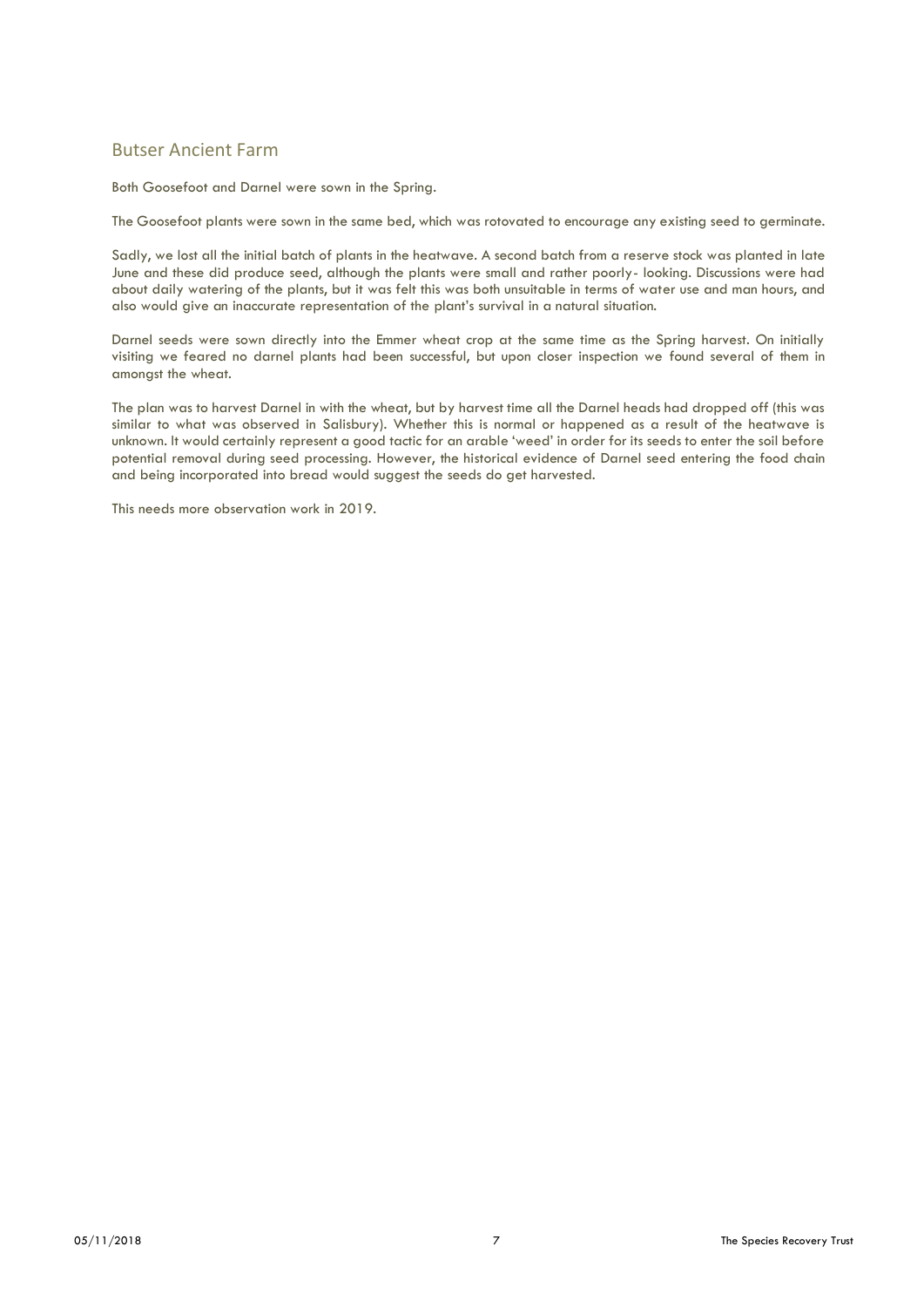





Goosefoot bed in Spring The Replanting second batch in June



Darnel located within crop bed **Crop** bed with Emmer wheat, showing difficulty of location Darnel!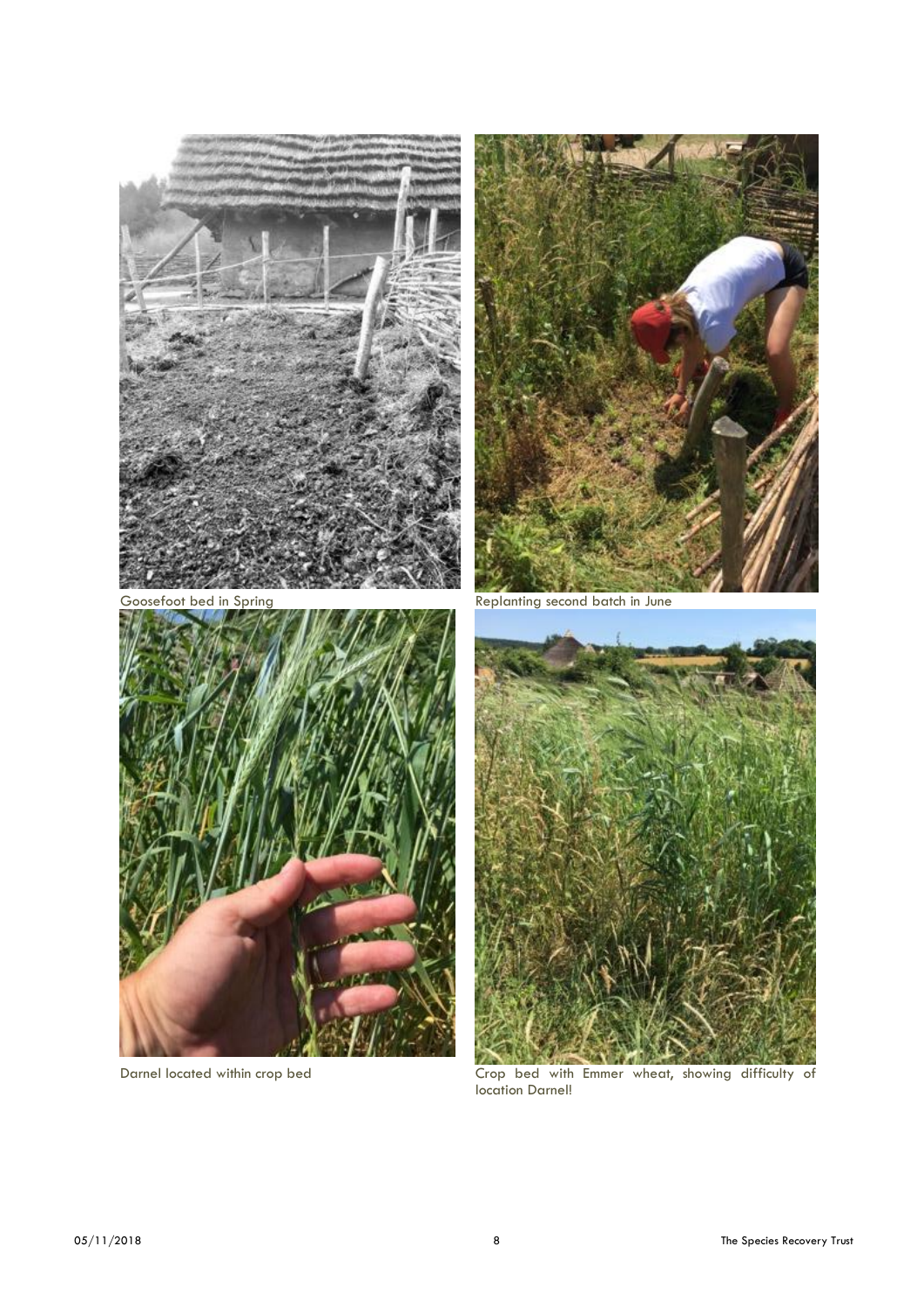### <span id="page-8-0"></span>College Lakes

This was a new site for the project, but is well known for growing a range of rare arable species both in a nursery and in trial fields.

The work in 2018 focussed on replicating the Kew trials of growing Darnel in the Autumn and Spring, which confirmed earlier finding that these two sowing times lead to the production of almost identical plants.

The staff were keen to grow both plants in the nursery in 2018 to look at their viability and growth.

In the autumn Darnel will be introduced to the main crop field, initially in a 1x1m plot and then its spread from here observed.

The following Spring Goosefoot will be added to observe its behaviour in an arable context.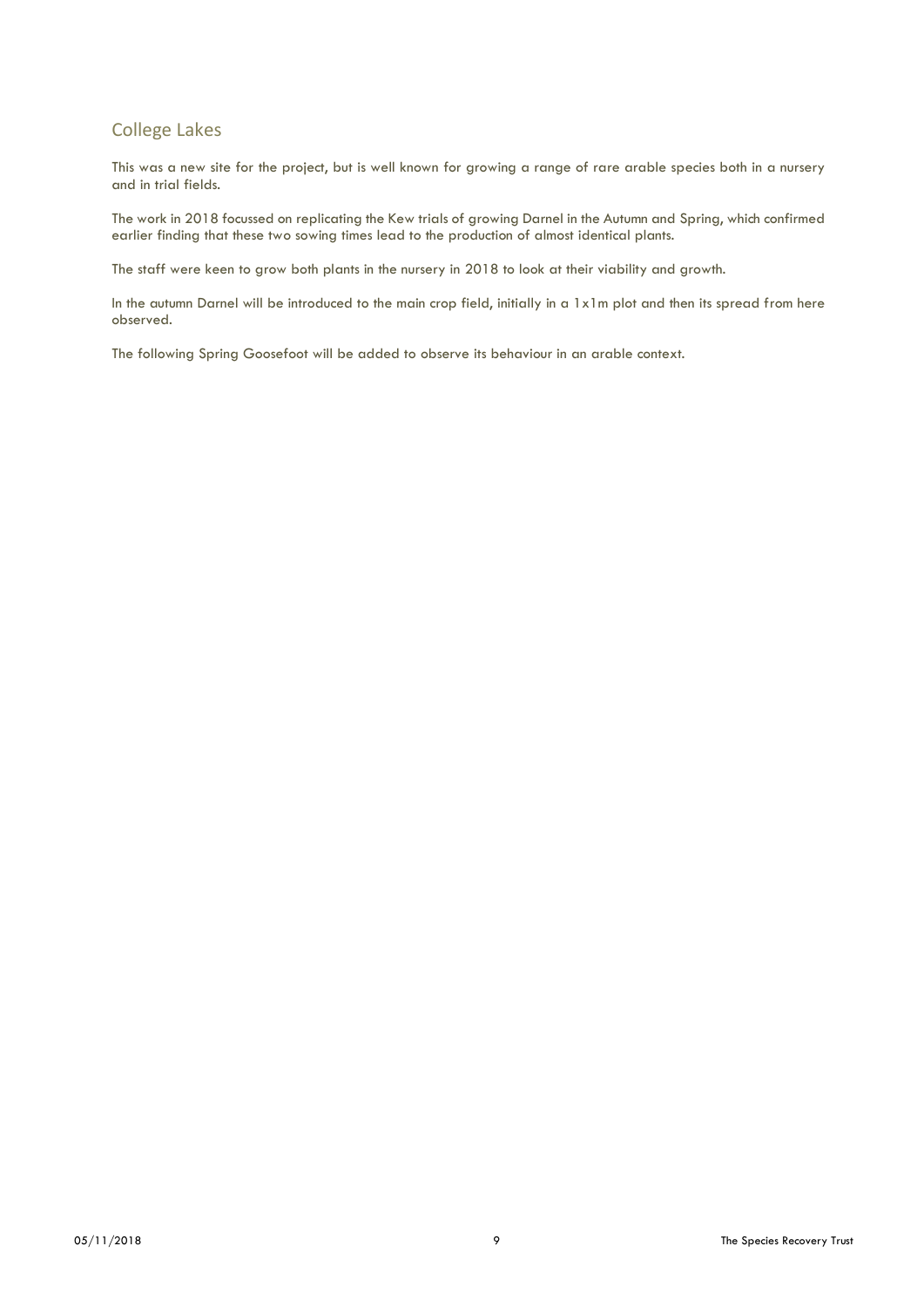



Spring-sown Darnel in the nursery Upright Goosefoot in the nursery



The trial field in spring... **Example 20** in summer ... and in summer

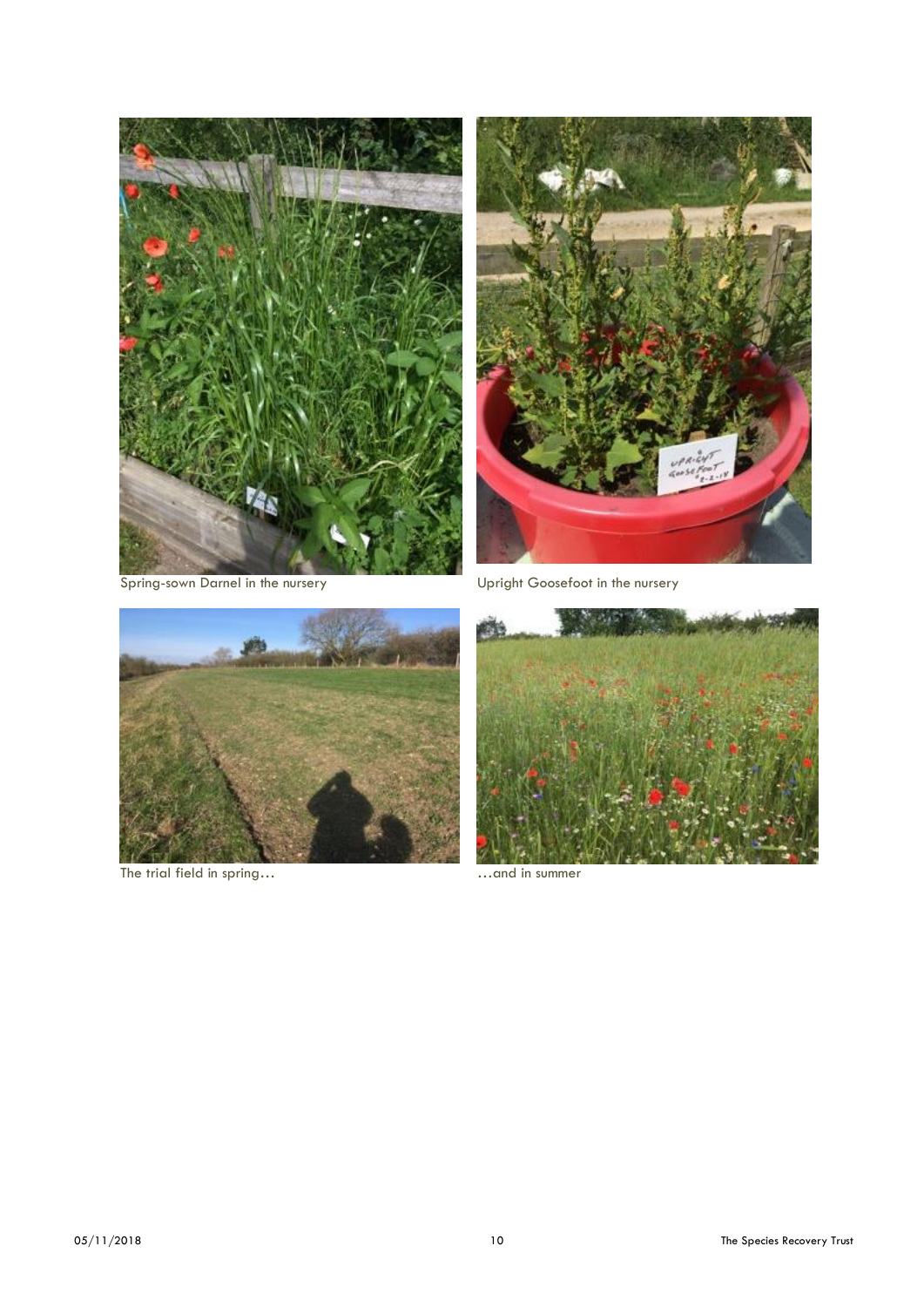#### <span id="page-10-0"></span>Salisbury

The Salisbury trial site enabled us to gather rather more ephemeral data this year, focussing on Darnel and Ergot infections, and the palatability of Goosefoot.

We also observed the behaviour and mortality of Goosefoot in the heatwave through June and July, compared with a control set of plants that were watered daily.

We lost all the Goosefoot plants in the un-watered bed, which was on a par with the other sites. What was surprising was that the plants in the watered beds also became poorly and failed to gain much height or produce a good yield of seeds. They appeared simply stressed by the heat, even with adequate watering.

The Ergot trails consisted on obtaining heads of False Oatgrass that had been infected with a fungus (which we believed to be Ergot although this is slightly outside our area of expertise) and threading them onto the inflorescences of the Darnel.

The heads were monitored for two weeks and then the infected material removed. Two of the Darnel heads had unfortunately dehisced in the heat, but the two remaining heads were still intact but showed no sign of infection. At the same time several of the wheat plants in the tial bed succumbed to fungal infection, either through airborne spores or as a result of the deliberate infection, so fungal spores were clearly in existence, but none of the Darnel succumbed to it. This was not a terribly scientifically robust trial, but nonetheless gave a small insight. This work will be repeated in 2019, and the autumn sowing of plants has already led to a good stock of young plants.

In addition, a small culinary experiment was carried out to test the palatability of Goosefoot (details below). The result of this test showed both the Goosefoot leaves and sees are edible, but slightly underwhelming in their taste.



Un-watered Goosefoot, with plants showing deep red stems and small leaves (roughly 6cm long)

A watered plant, although still small and prostrate compared with previous years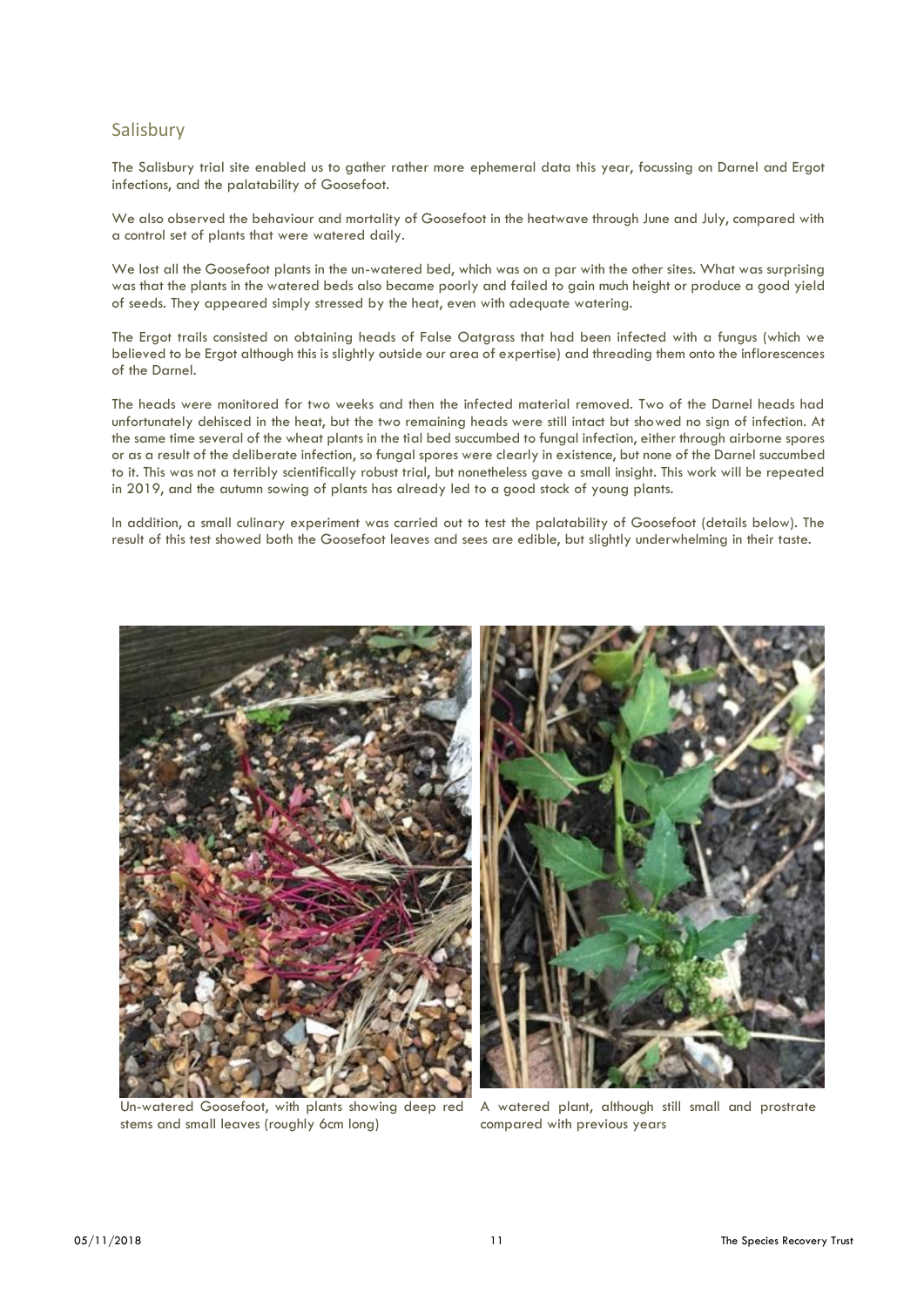



Goosefoot seedlings, showing the difficulty of identifying them when young

Darnel inflorescence with the infected head of False Oatgrass threaded on to it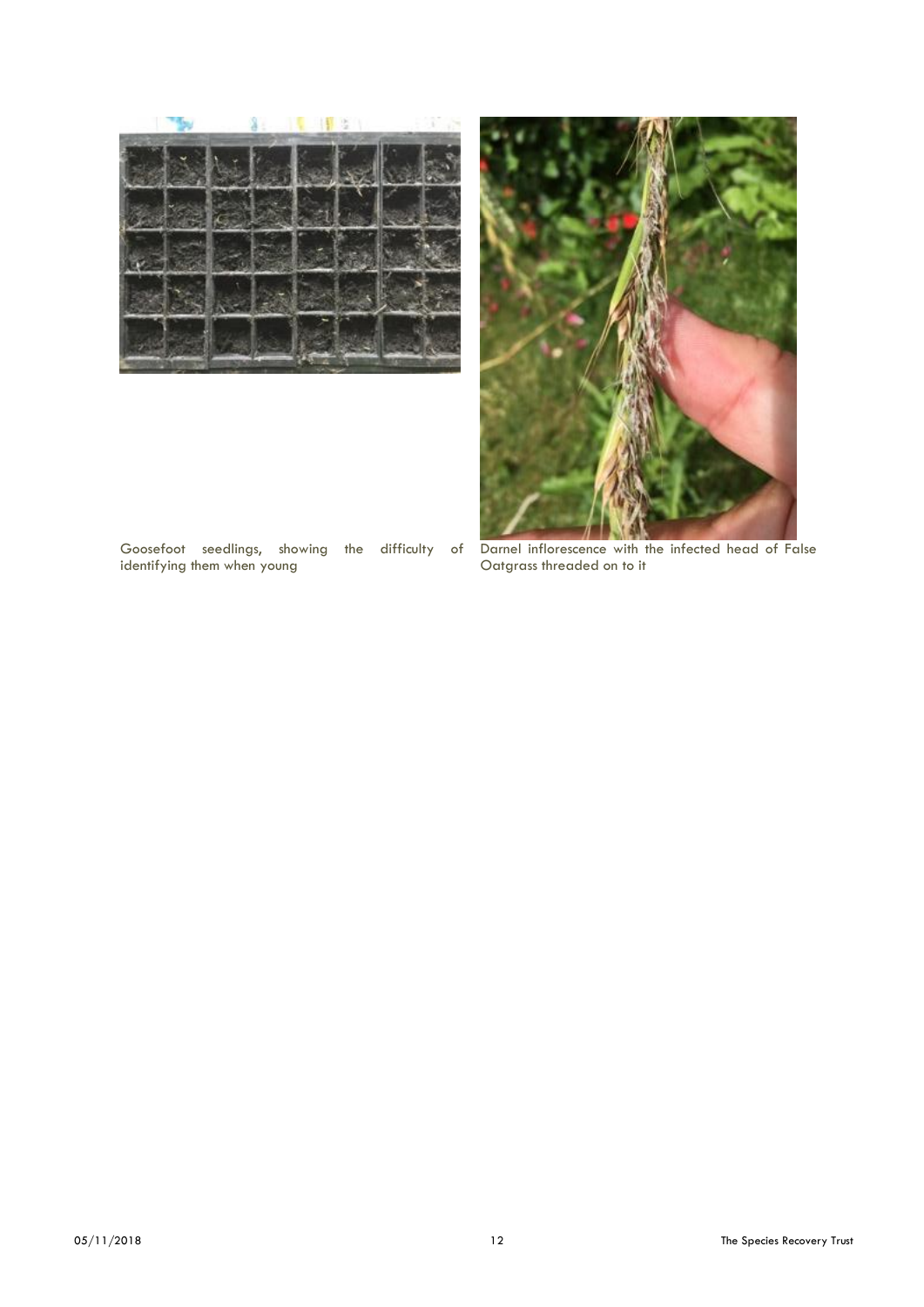



Preparing Goosefoot **Pan-Fried Organic Chicken seasoned with ground** Upright Goosefoot seeds, served on a bed of linguine and steam-wilted Upright Goosefoot leaves, drizzled with an Upright Goosefoot infused jus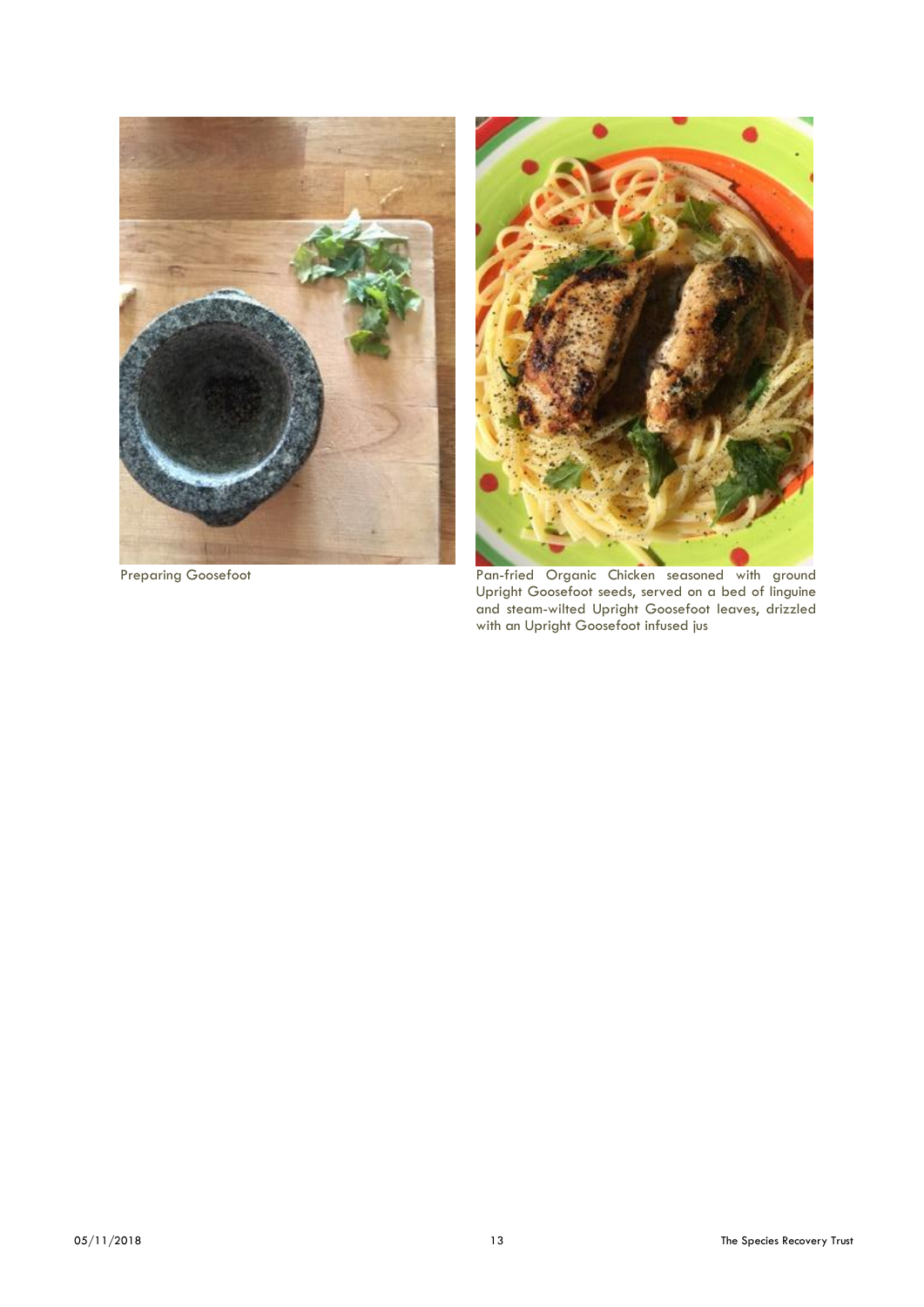### <span id="page-13-0"></span>Other sites

#### <span id="page-13-1"></span>Pertwood Estate

A suitable site was found here for the Goosefoot, although the estate manged was nervous about planting Darnel so this was not taken forward. A small plot was sown with Upright Goosefoot in the Spring.

An inspection in the summer revealed plentiful amounts of Fat Hen, but it appeared none of the Upright Goosefoot has survived the summer.

### <span id="page-13-2"></span>Lower Smite

A small amount of Upright Goosefoot was planted in the WWT trial beds. Similar to Pertwood in, the summer two types of goosefoot were found, but no *urbicum* plants.

#### <span id="page-13-3"></span>Hengistbury Head

Both Darnel and Goosefoot were successfully grown again, although the Goosefoot plants were much smaller than the previous year, even with watering throughout the summer. The Darnel flowered, but dropped it seeds before they could be collected.

A second batch of Goosefoot which has been grown in trays was added in July.



#### <span id="page-13-4"></span>Wandlebury

Goosefoot was directly seeded outdoors in a trial site, and despite some optimise with several other Chenopodia appearing, no Upright Goosefoot survived. We are not sure whether the seeds failed to germinate or the seedlings died once they appeared.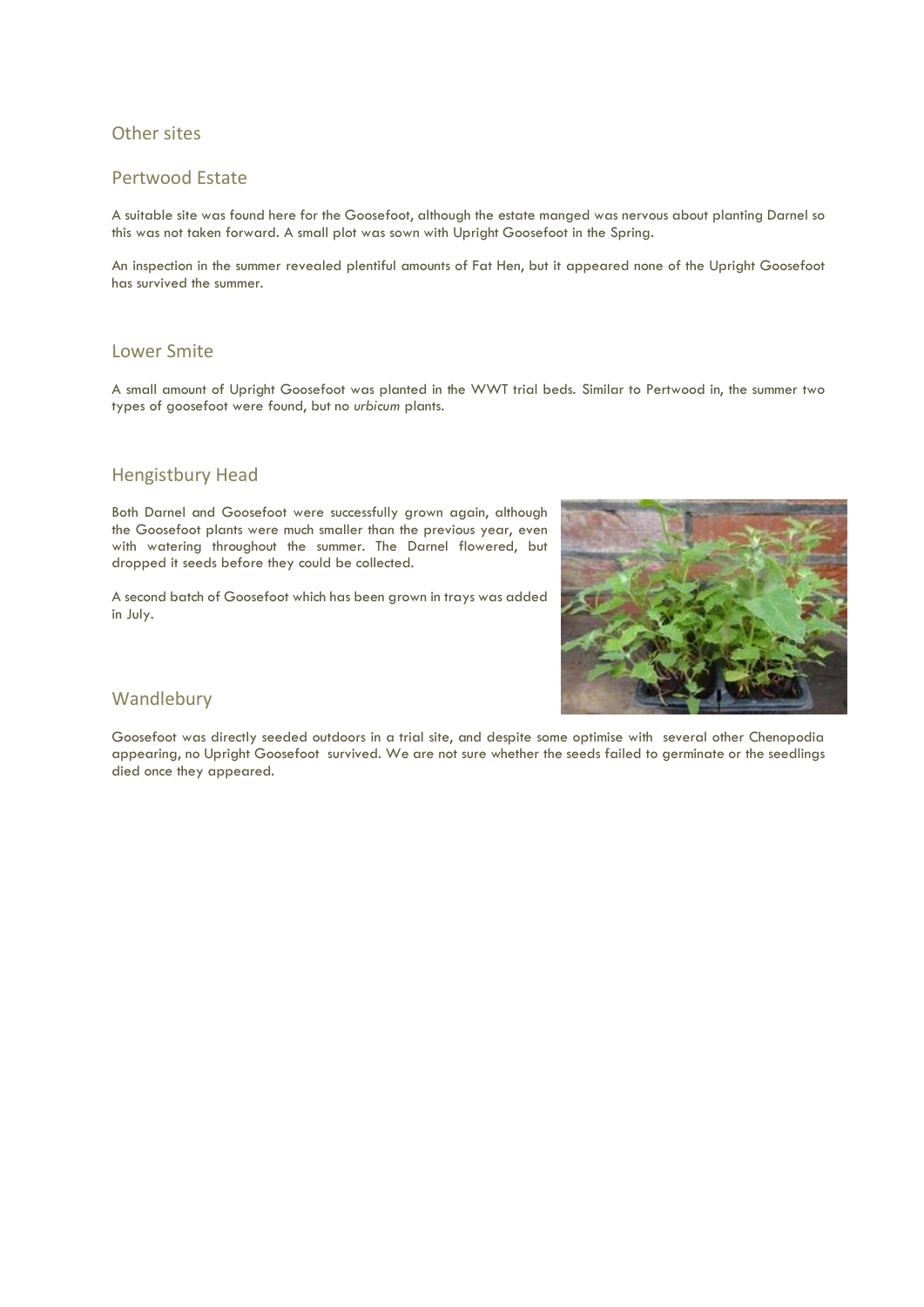## <span id="page-14-0"></span>**Acknowledgements**

We would like to thank everyone who has donated time and energy to the project, but in particular:

- o Simon Jay; Butser Ancient Farm
- o Ashley Arbon; Whittlesford
- o Nick Adams; Pertwood Organics
- o George Bray, Mark Vallance and Leo Keedy; BBOWT College Lakes
- o Val Simcock; Hengistbury Head Visitor Centre
- o Jasna Furlan; Ancient Technology Centre, Cranborne
- o Caroline Corsie; Worcestershire Wildlife Trust
- o Edward Wombwell; Gog Magog Hills

And primarily John Martin and Natural England for their continued support and funding of the project.